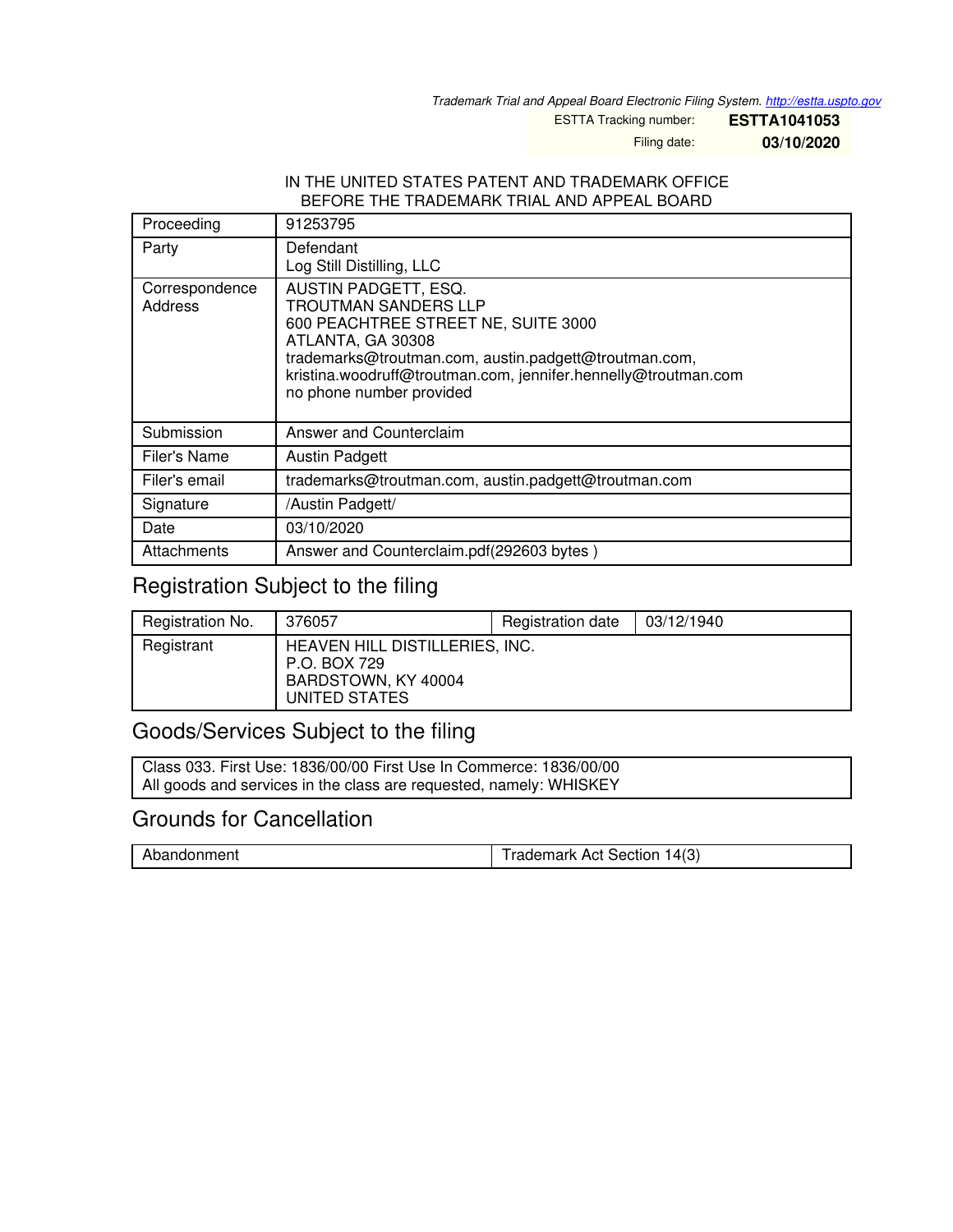#### **IN THE UNITED STATES PATENT AND TRADEMARK OFFICE BEFORE THE TRADEMARK TRIAL AND APPEAL BOARD**

| Heaven Hill Distilleries, Inc., |                                                |
|---------------------------------|------------------------------------------------|
| Opposer,                        | Opposition No. 91253795                        |
| v.                              |                                                |
| Log Still Distilling, LLC,      | Application: DANT & HEAD<br>Ser. No.: 88468304 |
| Applicant.                      |                                                |

#### **ANSWER TO NOTICE OF OPPOSITION**

Applicant Log Still Distilling ("Log Still") hereby answers the Notice of Opposition filed in the above-styled action (the "Notice") by Heaven Hill Distilleries, Inc. ("Opposer"). Responding to the unnumbered opening paragraph, Log Still denies the allegations set forth in the opening paragraph.

- 1. Admitted.
- 2. Log Still is without knowledge or information sufficient to form a belief as to the truth or falsity of the allegations in Paragraph 2, and therefore, denies the same, as well as the authenticity and veracity of the documents attached to the Notice as Exhibit A.
- 3. Log Still is without knowledge or information sufficient to form a belief as to the truth or falsity of the allegations in Paragraph 3.
- 4. Log Still is without knowledge or information sufficient to form a belief as to the truth or falsity of the allegations in Paragraph 4. Without admitting to any of the facts asserted, Log Still further denies the allegations in Paragraph 4 based on the allegation in paragraph 2 of the Notice that the first use of Reg. No. 320981 is expressed by Opposer as 1901 and, as such, the allegations in Paragraph 4 are inherently inconsistent with the allegations in Paragraph 2 of the Notice.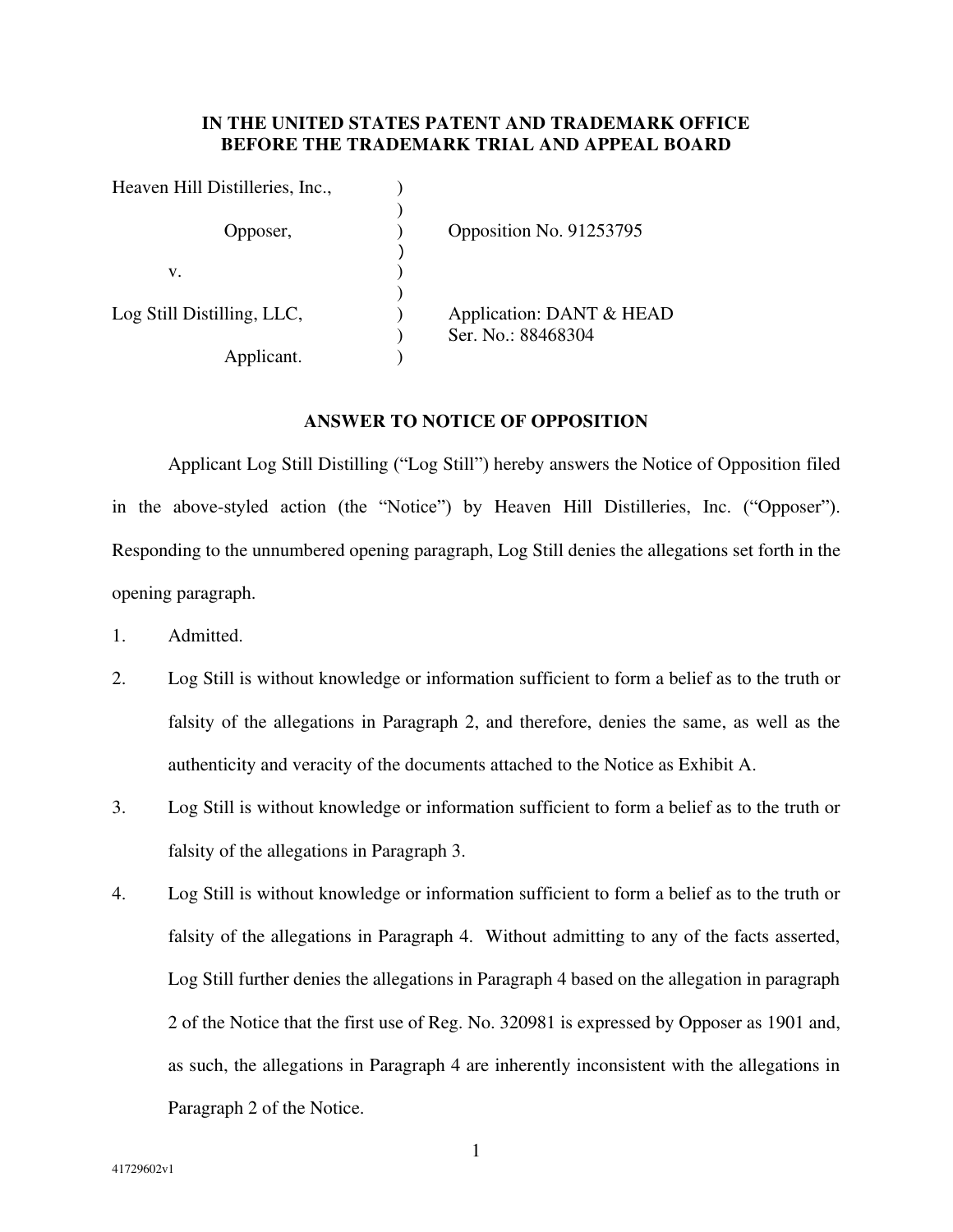- 5. Log Still is without knowledge or information sufficient to form a belief as to the truth or falsity of the allegations in Paragraph 5.
- 6. Log Still is without knowledge or information sufficient to form a belief as to the truth or falsity of the allegations in Paragraph 6.
- 7. Denied.
- 8. Applicant admits that it filed Application Serial No. 88468304 for DANT & HEAD in connection with "Bourbon; Bourbon whisky; Gin; Vodka; Whiskey; Whiskey; Whiskey spirits; Alcoholic beverages, namely, flavor-infused whiskey; Spirits; Distilled spirits; Alcoholic beverages except beers" in Class 33 on June 11, 2019. Applicant denies the balance of Paragraph 8.
- 9. Applicant admits that its founder and president is named J.W. Dant and is related to another J.W. Dant. Applicant denies the balance of Paragraph 9.
- 10. Denied.
- 11. Applicant denies the assertions made in Paragraph 11 and specifically notes that the mark "Dant" has not been asserted by Opposer as a mark that it owns or has any rights to in this proceeding.
- 12. Log Still is without knowledge or information sufficient to form a belief as to the truth or falsity of the allegations in Paragraph 12.
- 13. Log Still is without knowledge or information sufficient to form a belief as to the truth or falsity of the allegations in Paragraph 13.
- 14. Applicant admits that Application Serial No. 88468304 was published in the *Trademark Official Gazette* on October 8, 2019. Applicant denies any remaining balance of Paragraph 14.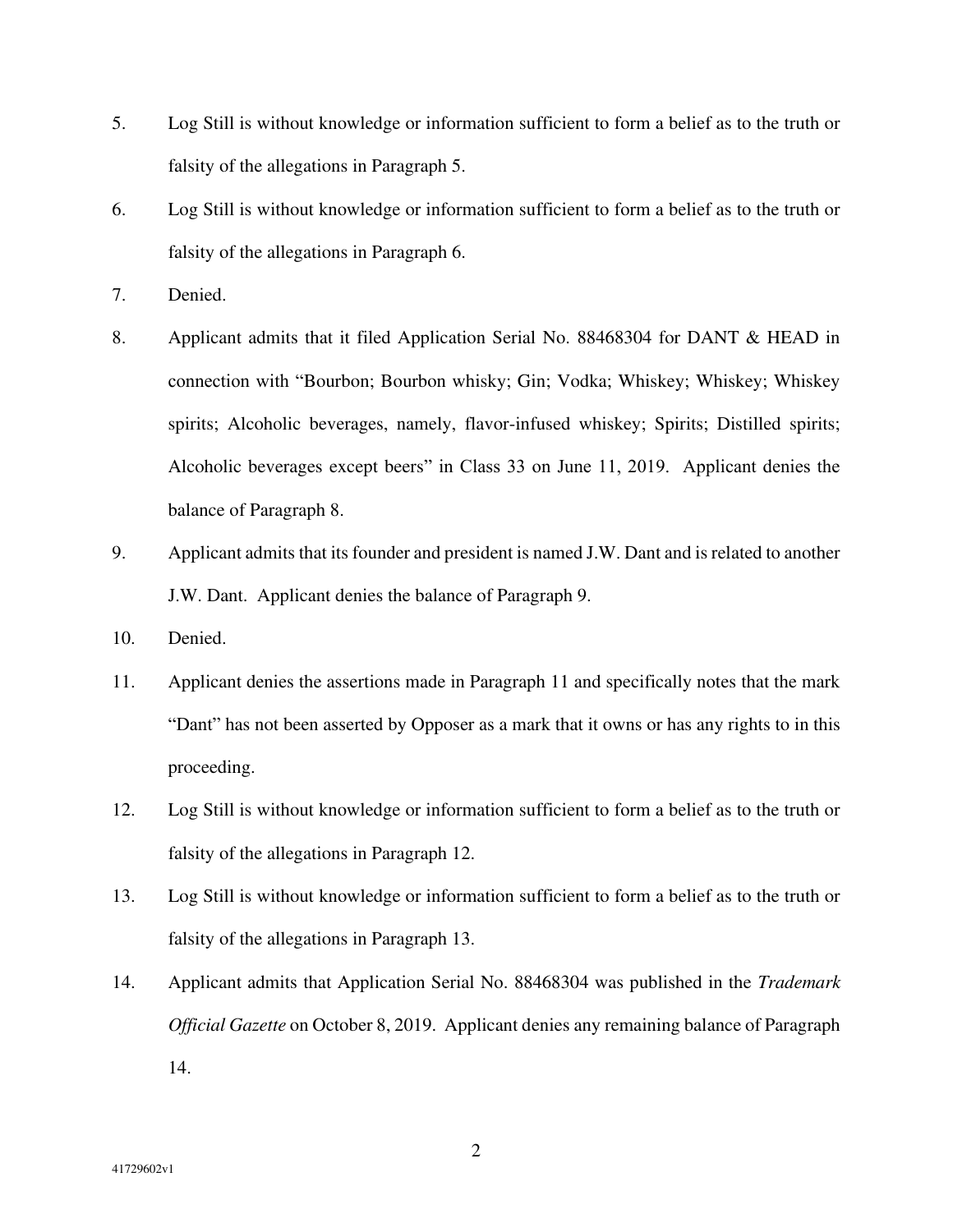- 15. Log Still is without knowledge or information sufficient to form a belief as to the truth or falsity of the allegations in Paragraph 15.
- 16. Denied.
- 17. In response to Paragraph 17, Log Still hereby incorporates its responses to paragraphs 1 16 and realleges the same as if originally set forth herein.
- 18. Denied.
- 19. Denied.
- 20. Denied.
- 21. Denied.
- 22. Denied.
- 23. Denied.
- 24. Denied.
- 25. Denied.
- 26. Denied.

Responding to the unnumbered concluding paragraph, Log Still denies that the relief requested by the Opposer is warranted in the instant case.

#### **AFFIRMATIVE AND OTHER DEFENSES**

In further answer to the Notice, Applicant alleges and asserts the following separate defenses, without assuming any burden of proof or persuasion that would otherwise rest with

Opposer:

1. Opposer's claims fail to the extent that they are the precluded by a prior judgment.

2. Opposer's claims fail to the extent that they seek to block Applicant from the registration of a personal name or family name.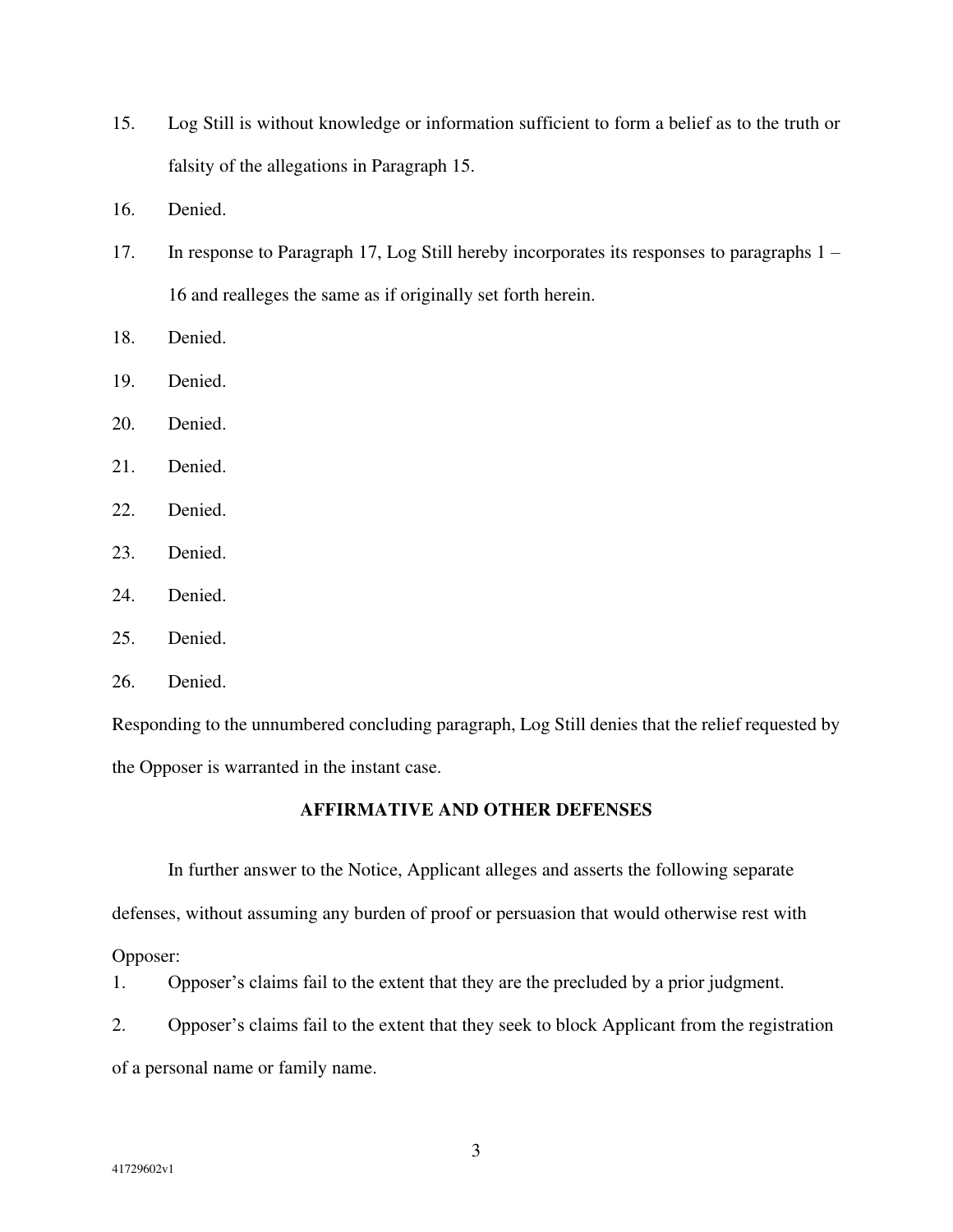3. Opposer fails to state a cause of action upon which relief may be granted.

4. Opposer has unclean hands.

5. Applicant expressly reserves the right to amend this Answer to assert any defense or claim that is later discovered to be applicable to these proceedings.

#### **COUNTERCLAIM**

 Log Still hereby files this counterclaim to petition for the cancellation of Registration No. 0376057 (the "Registration") owned by Opposer. Log Still is seeking to register its own mark, but Opposer has opposed Log Still's application and cites the subject Registration. Log Still shows the Board as follows:

1. Log Still is a Kentucky limited liability company with an address of 225 Dee Head Road, New Haven, Kentucky 40051.

2. On the face of its Registration entry in the TESS system, Registrant describes itself as a Kentucky corporation with the addresses of Loretto Road P.O. Box 729, Bardstown, Kentucky 40004. *See Counterclaim Exhibit A* (true and accurate copy of registration information and online TESS entries).

3. Log Still is the owner of U.S. Trademark Application Serial No. 88468304 (the "Application").

4. Opposer, citing the Registration as a basis for opposition under Section 2(d) of the Trademark Act, has opposed Log Still's Application.

5. Upon information and belief, Opposer is not using the mark that is subject of the Registration in connection with the goods and services listed in the Registration and has no intent to resume use of the mark in connection with the services listed in the Registration.

4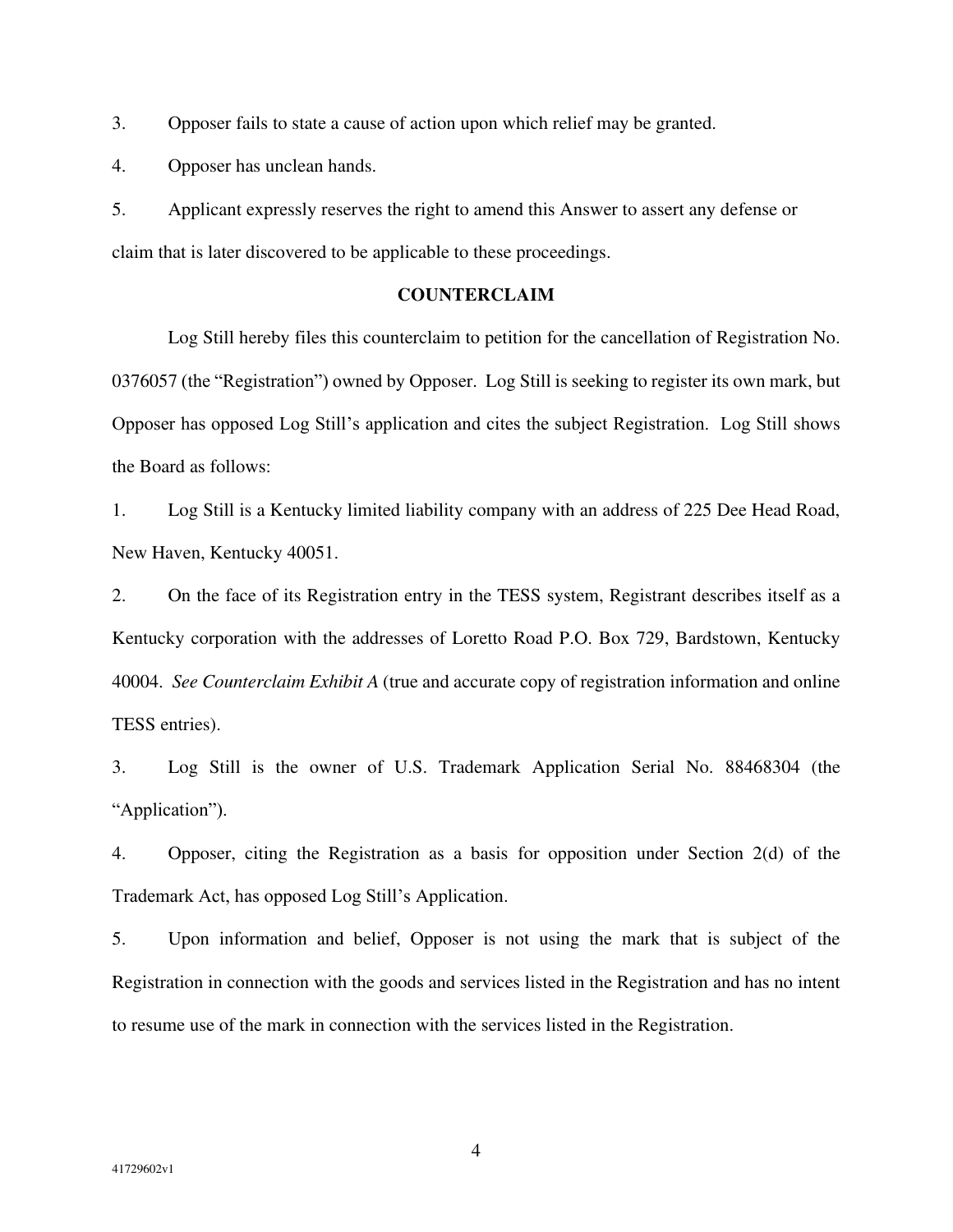6. Log Still has searched for Registrant's products and has found no use of such mark in interstate commerce. Further, Log Still has found no use of such mark for at least the past three years.

7. Upon information and belief, Opposer has abandoned the Registration pursuant to 15 U.S.C. § 1127, and the Registration is further subject to cancellation in its entirety.

8. For the reasons set forth above, Log Still believes that it is or will be damaged by the continued registration of the Registration and that the Registration should be cancelled.

9. In the alternative, where the Registration is not cancelled in its entirety, Log Still requests that the Registration be partially cancelled and modified to remove all goods and services in which Opposer has abandoned use or never used the marks.

10. Log Still has standing to bring the instant action pursuant to 15 U.S.C. § 1063(a).

11. Log Still has paid the fee for the counterclaim. If any additional fees are deemed to be payable, please charge our Deposit Account No. 20-1507.

 WHEREFORE, Log Still prays that said Registration No. 0376057 be canceled as described above and that this counterclaim be sustained in favor of Log Still.

[*valediction and signature on following page*]

5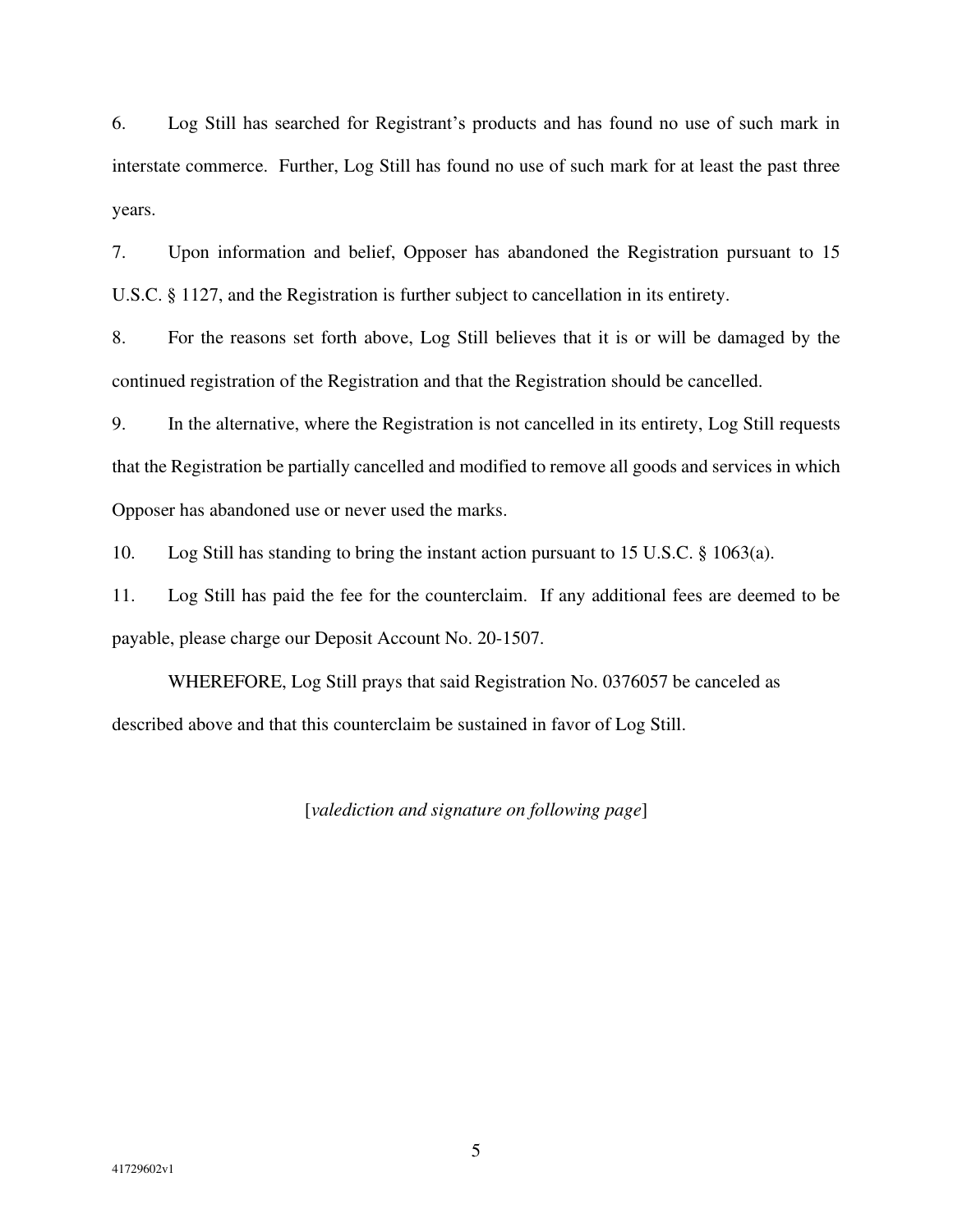This 10th day of March 2020.

Respectfully submitted,

 $Q$ st

 TROUTMAN SANDERS LLP Austin Padgett (Ohio Bar No. 85368) Attorney for Applicant Suite 3000, 600 Peachtree Street, N.E. Atlanta, Georgia 30308-2216 (404) 885-3155 trademarks@troutmansanders.com austin.padgett@troutmansanders.com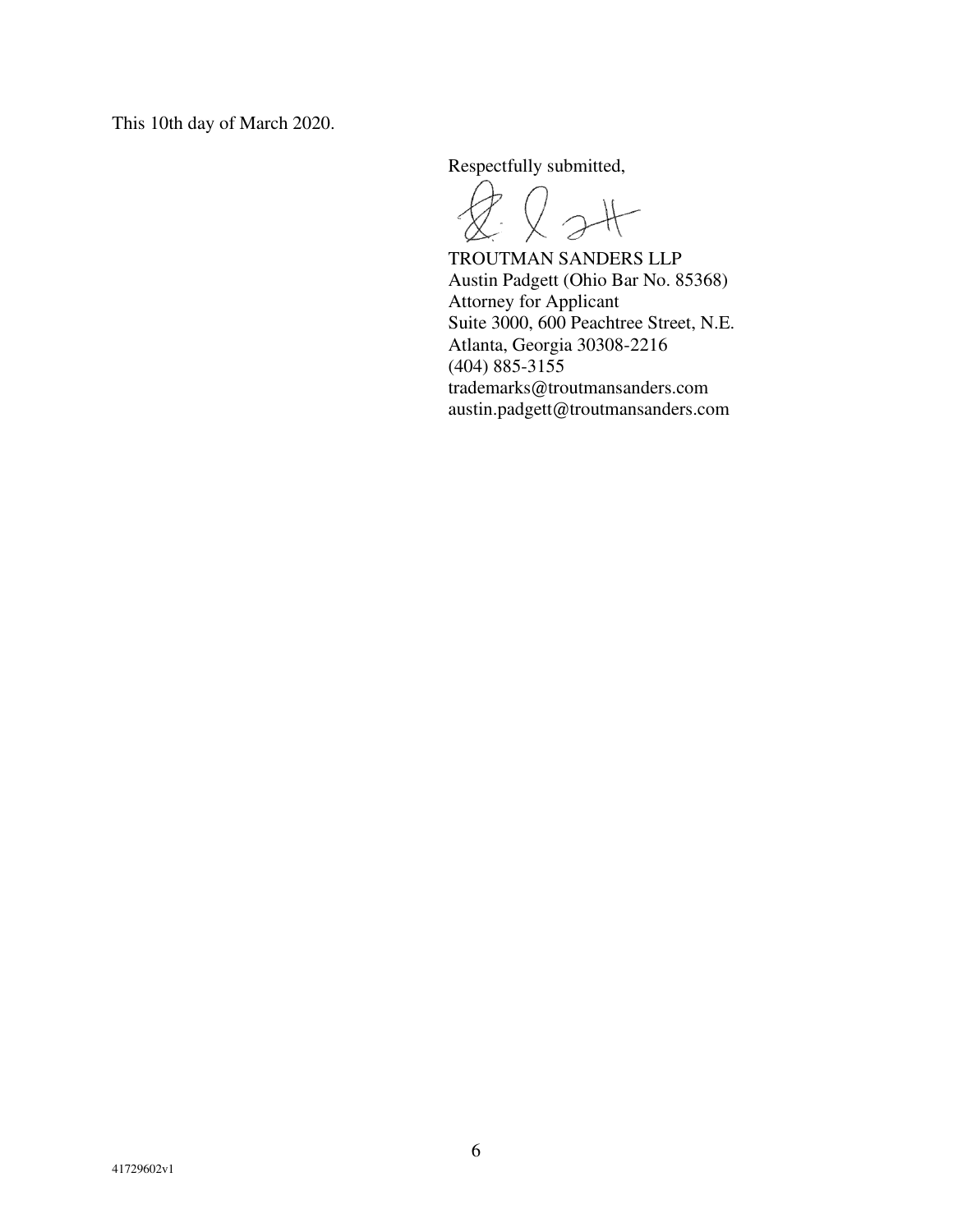### **IN THE UNITED STATES PATENT AND TRADEMARK OFFICE BEFORE THE TRADEMARK TRIAL AND APPEAL BOARD**

| Heaven Hill Distilleries, Inc., |                                                |
|---------------------------------|------------------------------------------------|
| Opposer,                        | Opposition No. 91253795                        |
| v.                              |                                                |
| Log Still Distilling, LLC,      | Application: DANT & HEAD<br>Ser. No.: 88468304 |
| Applicant.                      |                                                |

## **CERTIFICATE OF SERVICE**

 I hereby certify that a true and correct copy of the foregoing was sent by email to Attorney for Opposer of record.

This 10th day of March 2020.

Respectfully submitted,

 $Q$  st

 TROUTMAN SANDERS LLP Austin Padgett (OH Bar No. 85368) Attorney for Log Still Suite 3000, 600 Peachtree Street, N.E. Atlanta, Georgia 30308-2216 (404) 885-3155 trademarks@troutmansanders.com austin.padgett@troutmansanders.com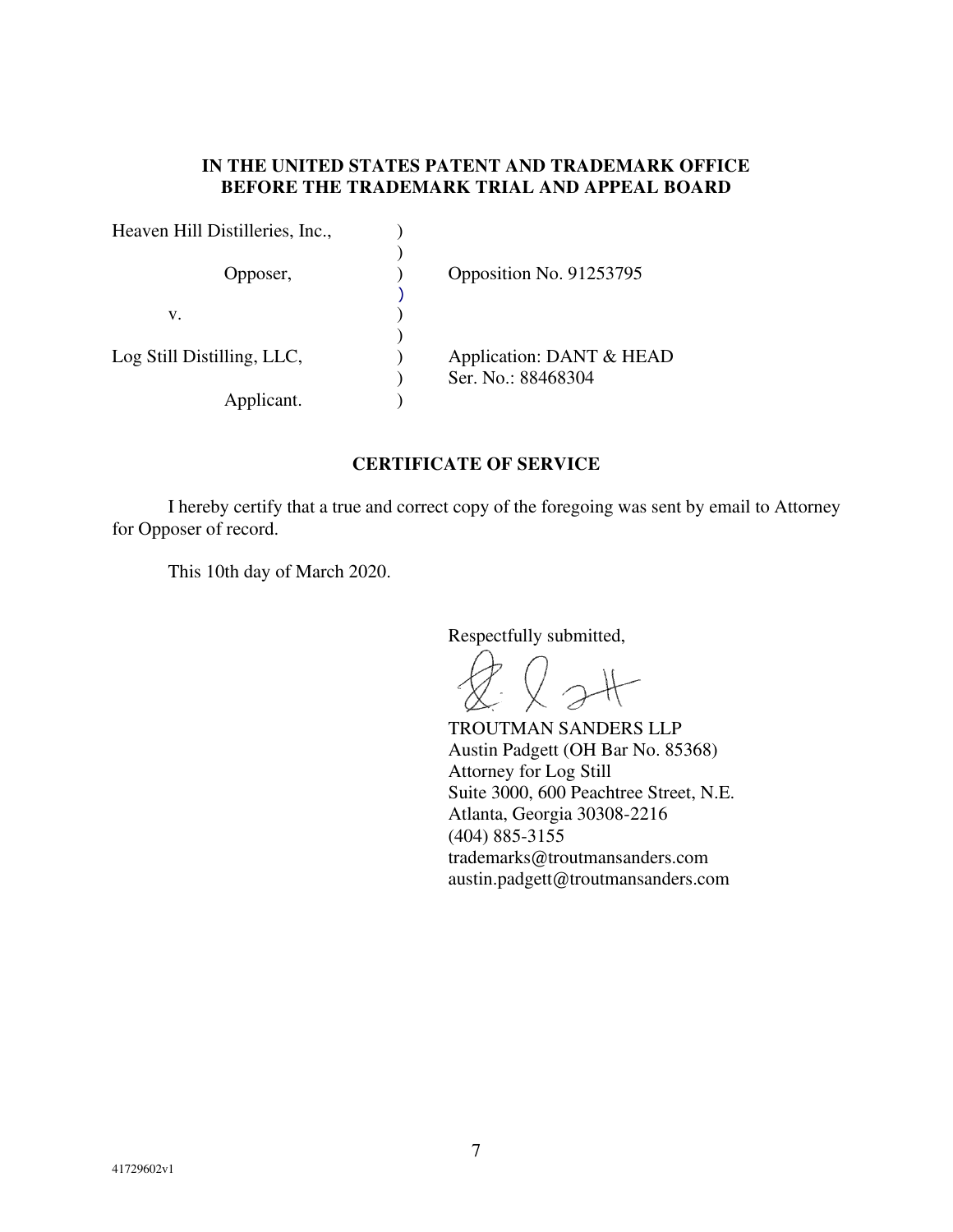3/10/2020 Trademark Electronic Search System (TESS) COUNTERCLAIM EXHIBIT A - PAGE1



**[Trademarks](http://www.uspto.gov/main/trademarks.htm)** > **Trademark Electronic Search System (TESS)**

*TESS was last updated on Tue Mar 10 03:47:22 EDT 2020*

TESS HOME NEW USER STRUCTURED FREE FORM BROWSE DICT SEARCH OG BOTTOM **HELP** 

Logout Please logout when you are done to release system resources allocated for you.

# **Record 1 out of 1**





| <b>Word Mark</b>                      | J.W. DANT                                                                                                                                         |     |
|---------------------------------------|---------------------------------------------------------------------------------------------------------------------------------------------------|-----|
| Goods and<br><b>Services</b>          | IC 033. US 049, G & S: WHISKEY, FIRST USE: 18360000, FIRST USE IN COMMERCE: 18360000                                                              |     |
| <b>Mark</b><br><b>Drawing</b><br>Code | (5) WORDS, LETTERS, AND/OR NUMBERS IN STYLIZED FORM                                                                                               |     |
| <b>Serial</b><br><b>Number</b>        | 71422736                                                                                                                                          |     |
| <b>Filing Date</b>                    | August 18, 1939                                                                                                                                   |     |
| <b>Current</b><br><b>Basis</b>        | 1A                                                                                                                                                |     |
| Original<br><b>Filing Basis</b>       | 1A                                                                                                                                                |     |
| <b>Registration</b><br><b>Number</b>  | 0376057                                                                                                                                           |     |
| <b>Registration</b><br><b>Date</b>    | March 12, 1940                                                                                                                                    |     |
| Owner                                 | (REGISTRANT) DANT DISTILLERY COMPANY, INC., THE CORPORATION KENTUCKY DANT KENTUCKY                                                                |     |
|                                       | (LAST LISTED OWNER) HEAVEN HILL DISTILLERIES, INC. CORPORATION BY CHANGE OF NAME, BY<br>ASSIGNMENT KENTUCKY P.O. BOX 729 BARDSTOWN KENTUCKY 40004 |     |
| <b>Assignment</b><br><b>Recorded</b>  | ASSIGNMENT RECORDED                                                                                                                               |     |
| <b>Attorney of</b><br><b>Record</b>   | <b>MATTHEW A. WILLIAMS</b>                                                                                                                        |     |
| Prior<br><b>Registrations</b>         | 0320981                                                                                                                                           |     |
|                                       | Type of Mark TRADEMARK                                                                                                                            |     |
| <b>Register</b>                       | <b>PRINCIPAL</b>                                                                                                                                  |     |
|                                       | Affidavit Text SECT 12C. SECT 15. SECTION 8(10-YR) 20091123.                                                                                      |     |
| Renewal                               | 4TH RENEWAL 20091123                                                                                                                              |     |
|                                       | tmsearch.uspto.gov/bin/showfield?f=doc&state=4810.ivtaa6.2.1                                                                                      | 1/2 |